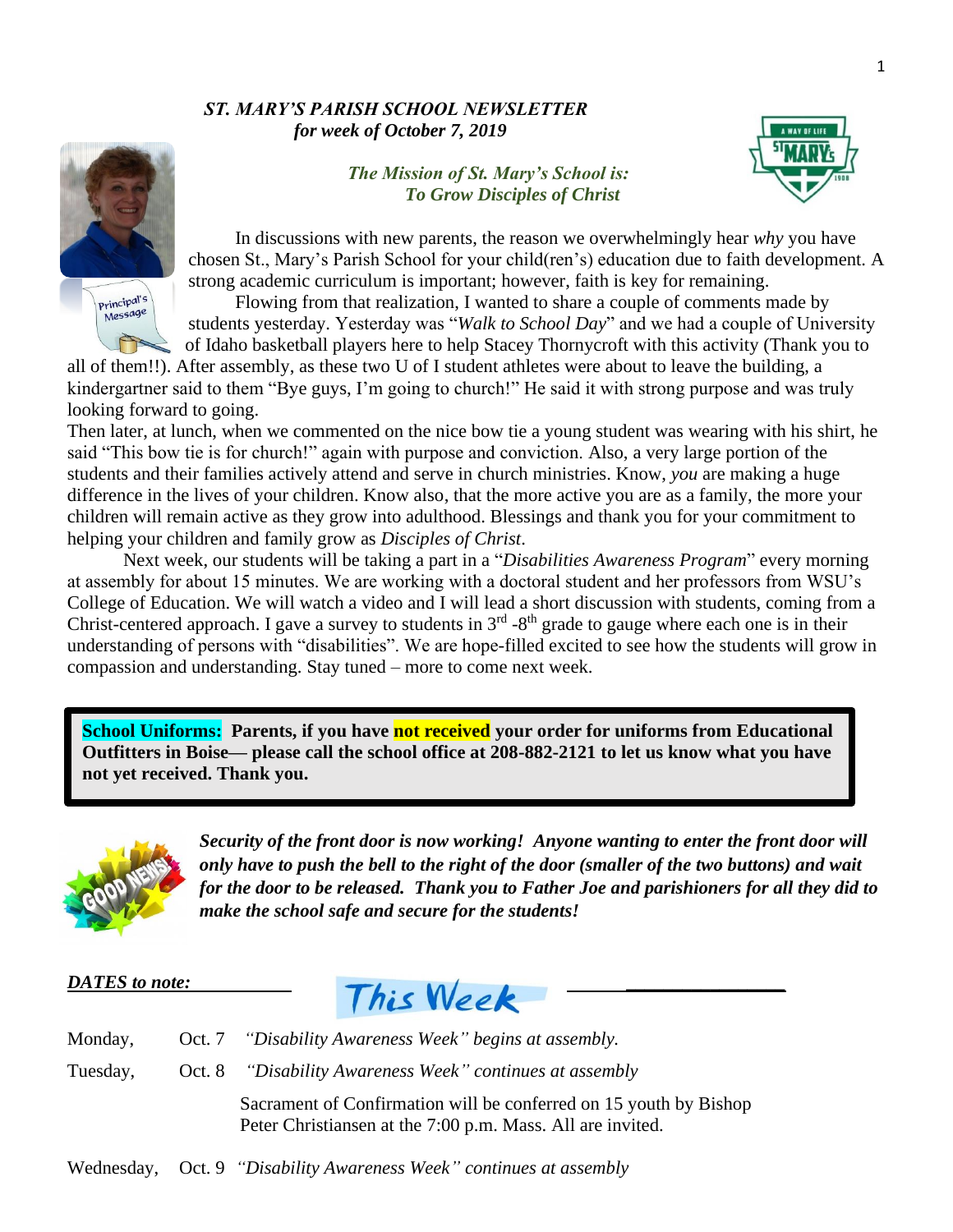Mass with Grade 3 as prayer leaders

Moscow High School Orchestra will have a concert for grades  $PS - 8<sup>th</sup>$ grade….they will be playing in the school cafeteria. All are invited to attend.

Thursday, Oct. 10 *"Disability Awareness Week" continues at assembly*

Friday, Oct. 11 *"Disability Awareness Week" assembly ends*

Math Circle begins after school---*thank you Jennifer Johnson-Leung for providing this wonderful opportunity for the students in grades 3 to 8. (see below for more information).*

Jog-a-thon runs from 5:30 p.m. to 7:30 p.m. at the Kibbie Dome... deep gratitude to Stacey Thornycroft, chair and all who are assisting her.

**ONLY 5 days left before the JOG-a-thon at the Kibbie Dome on Friday, October 11 from 5:30 p.m. to 7:30 p.m. (Joggers only need to run for one hour.)**

See *attached FLYERS* for key information regarding prizes students/grades can earn for participating in the "Sister Incarnation "JOG-A-THON this year

Also attached is a **Map showing where to park** at the Kibbie Dome.

Due to construction and 6<sup>th</sup> Street being closed at Line Street; one can get to the Kibbie Dome by taking Stadium Drive or Perimeter Drive from the Moscow-Pullman highway.

## **Key Information**

 *Just a reminder* re BOX TOPS 4 EDUCATION: download the **new Box Tops app**, OR collect traditional box tops OR turn in your receipts to the school office. (See attached flyer for BTFE (Box Tops For Education) for more information…. thank you to Joy Newlan who is the coordinator of this program for us!

## FYI: **As of this week, we have had three cases of head lice in the school in various grades. Reminder our Policy dealing with head lice/nits**

*If a student is found with head lice/nits—s/he will need to go home immediately. After treatment, the child may return to school. However, the parent will need to come to school with the child to have the head checked by school personnel before school in order to be readmitted to class. If there are no nits the student may attend class. If there are nits, the parent will need to take the child home and continue the head lice treatment. The school office has some documents regarding head lice that may be helpful to the family. (Updated September 2019)*



Monday, Oct. 7: Tortilla casserole Tuesday, Oct. 8: Hot dogs + chips Wednesday, Oct. 9: Chicken noodle soup + sandwiches (meat or tuna) Thursday, Oct. 10:Sausage McMuffin Casserole Friday, Oct. 11:Mac n cheese with ham